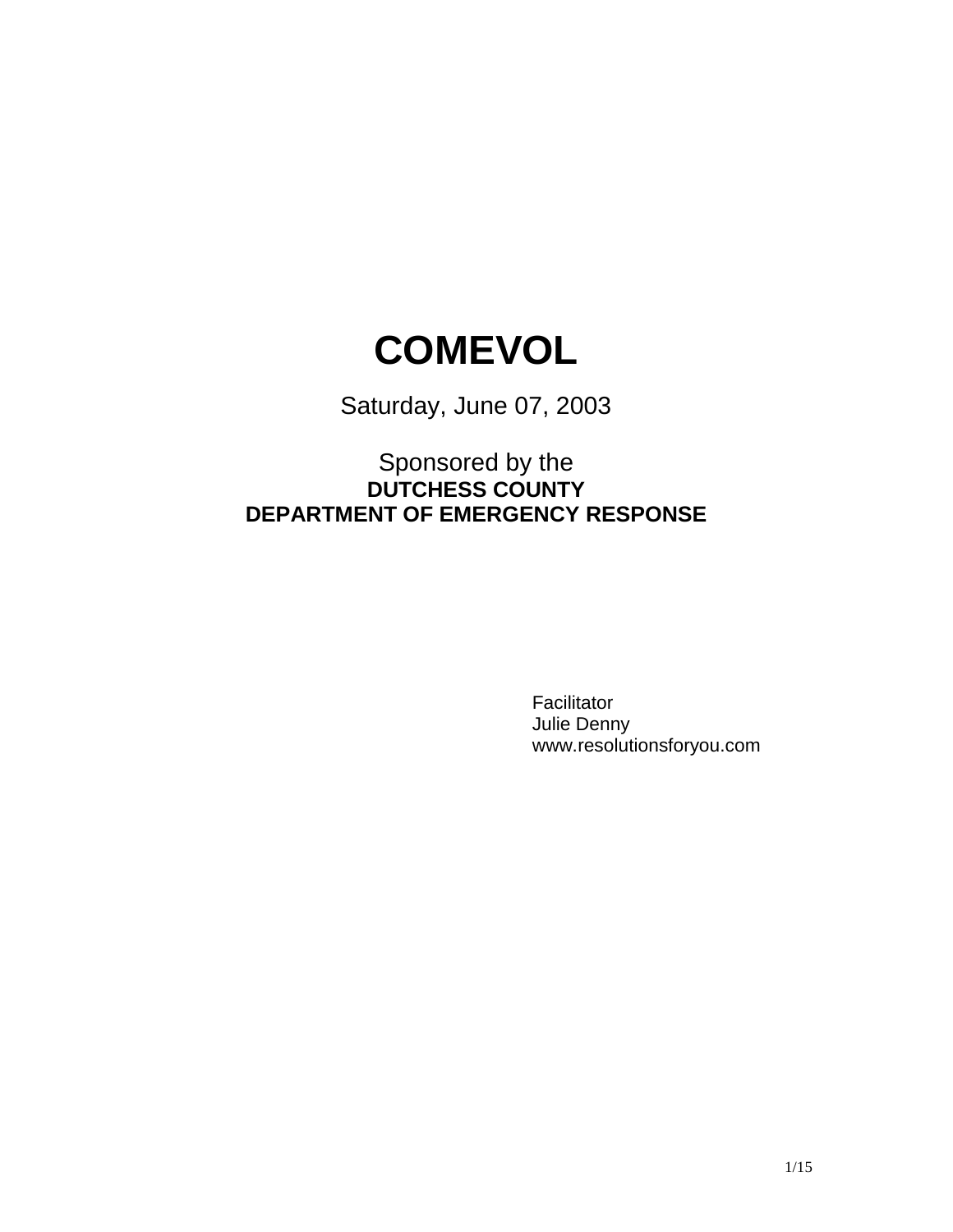# TABLE OF CONTENTS

| <b>REPORT#</b> | <b>TOPIC</b>                                                        | PG                |
|----------------|---------------------------------------------------------------------|-------------------|
| 1              | Paid per Call                                                       | 3                 |
| 2              | <b>Fire/EMS Coverage and Daytime</b><br><b>Responses</b>            | 4                 |
| 3              | Recruitment of New, Young,<br><b>Retention, Incentives</b>          | 5                 |
| 4              | Training                                                            | 6                 |
| 5              | <b>Specialized Rescue Services</b>                                  | 7                 |
| 6              | <b>Overcoming Traditions</b>                                        | 8                 |
| 7              | <b>Shared Services &amp; Combined Departments</b>                   | 9                 |
| 8              | <b>Fire/EMS Community Planning and</b><br><b>Emergency Response</b> | 10                |
| 9              | Developing Leadership                                               | 11                |
|                | <b>Sharing and Learning: Overheard</b>                              | $12 \overline{ }$ |
|                | Reflections at the end of the day                                   | 13                |
|                | Participants                                                        | 14                |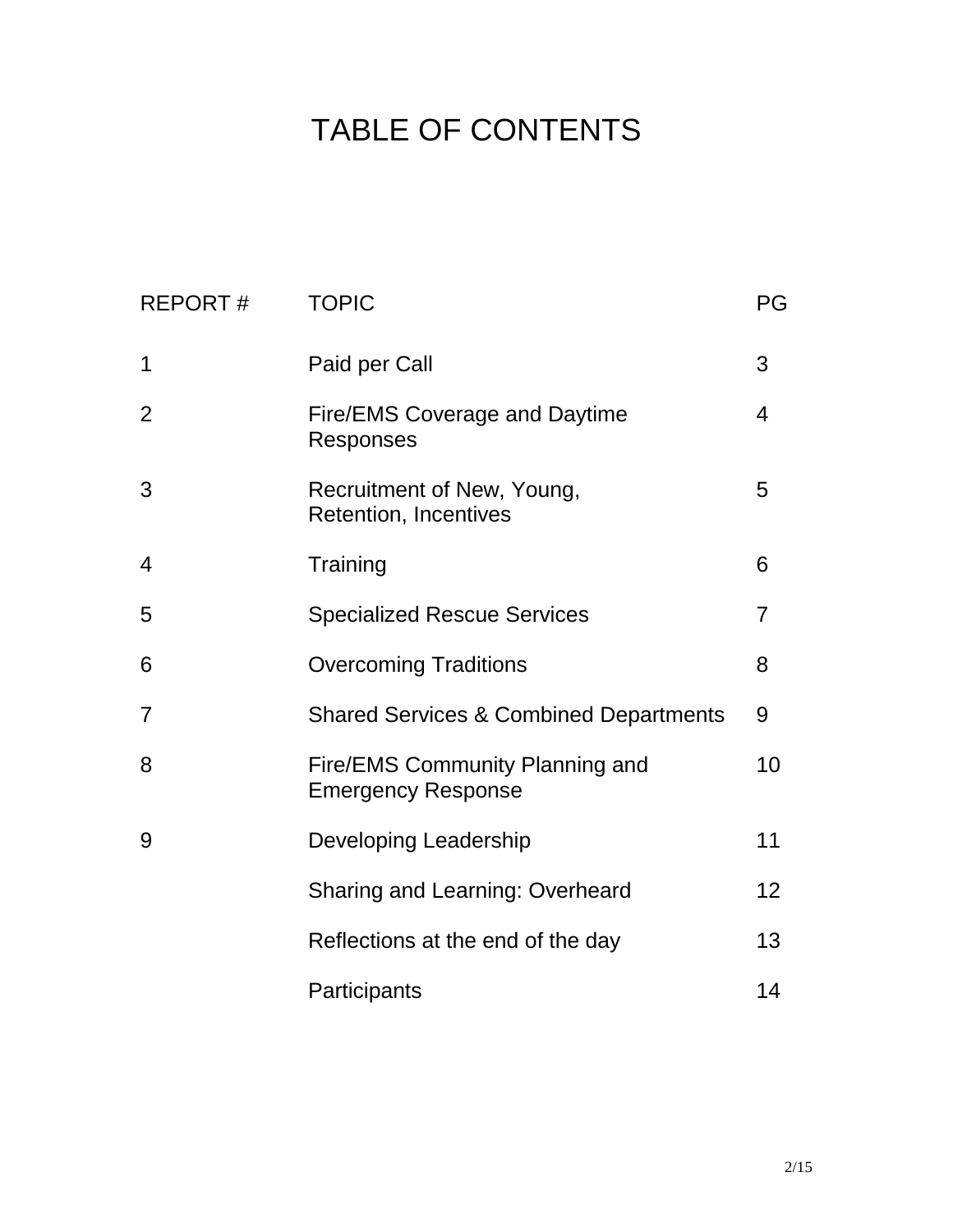Report #: 1

Topic: **PAID PER CALL**

Leader: **Barry Ward** 

Participants: Donald Cookingham Pete Fiorese Greg Becker George Walker

Key Points of Discussion, Recommendations:

#### **Discussion Objective**;

The objective of this group is to provide Jurisdictions Having Authority with options as they attempt to solve problems trying to attract and retain EMS and firematic personnel.

#### **Problem Statement;**

Today Jurisdictions Having Authority have only two options in New York Statement. They have employees as either Volunteer or Full time Career.

#### **Recommendations** :

The recommendation of the group is to have a middle option which is paid per call employee status. This is an option that requires the action of the state to allow for this option

- This option needs the same protections afforded a volunteer in terms of Guard Samaritan Laws, Volunteer Firemen Benefit, Right to take advantage of the Awards program
- Compensation approach could be via a point system that could be tied to the current awards system, an hourly rate, or stipend.
- Provide for compensation flexibility such that Jurisdictions Having Authority have options to address timeframes that have particular response problems as well as compensating those with higher skill levels at a higher rate of pay.
- Compensation would cover Firematic and EMS for example calls as well as drills.
- Compensation should be exempt form NY State Income Tax.

#### **Benefit of these Changes**:

- This would be an excellent supplement to the awards system
- Compensation addresses immediate financial needs
- Awards system, already in place, addresses Retirements needs.
- This would provide motivation to attract people that may get a second job in the private sector to contribute time to the community they live in
- This motivates current members to be more active and increase their training levels.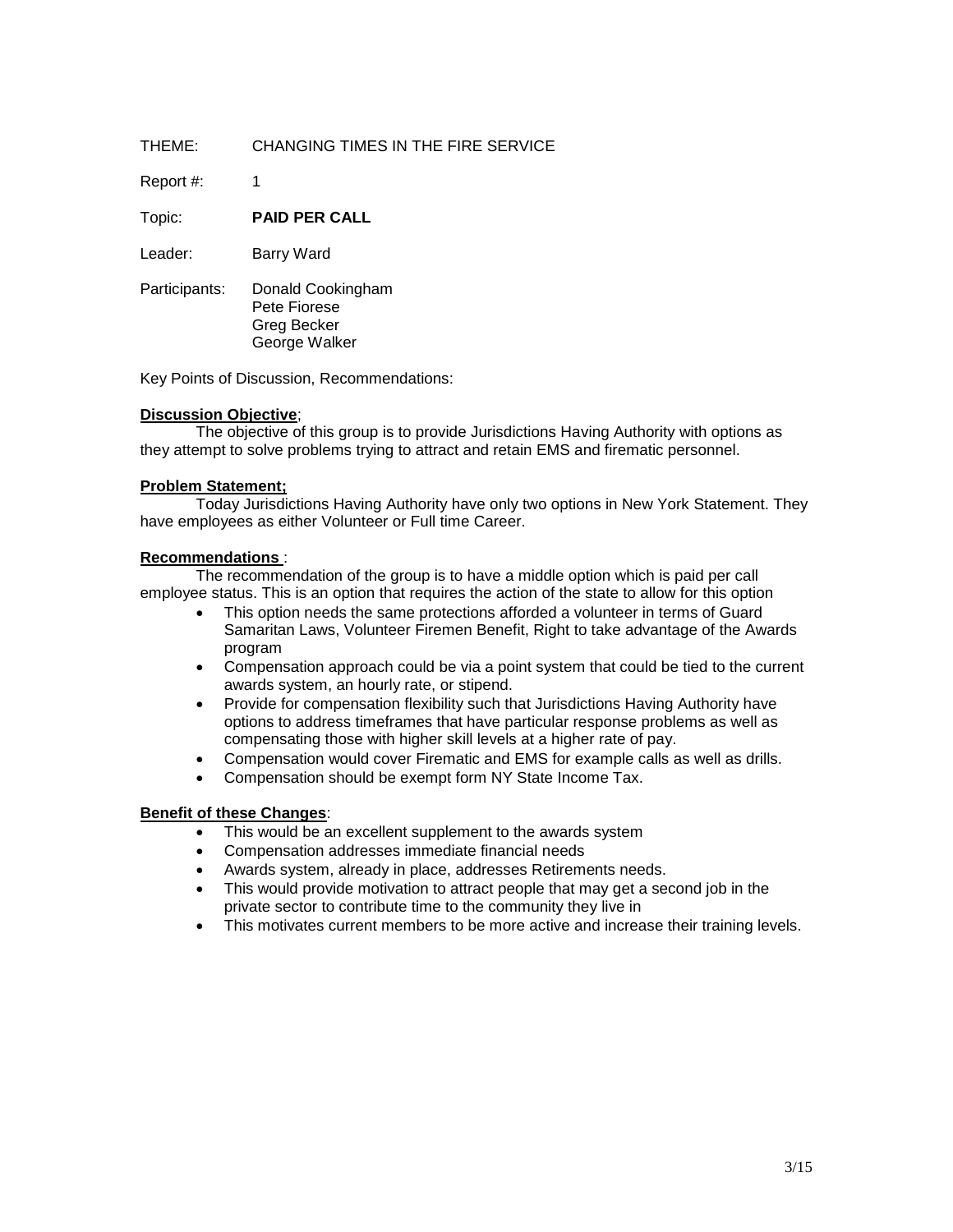Report #: 2

Topic: **FIRE/EMS COVERAGE & DAYTIME RESPONSES (FIRE/EMS)**

Leader: Bob Boyles, Jr.

Participants: Bob Boyles, Jr., Carl Stahovec, John Palcher, Dan Murray, Ed Hoxsie, Davyd Bullock, Tim O'Connor, Barb Cary, Billy Watson, Tom Ackerman, Lenny Morrison, Dave Tetor, Ray Oberly, Peg Conners, Mike Macak, Martha Morgan, William Marshall, John McNair, Brian Kelley, Richard Lewis, Bob Sartori, Loren Spencer, Ray Nichols, Penny Hickman, Margaret Fetters, David Saberman, Dennis Smith, John O'Conner, Bob Olivet, Ed Hauser, Peter Padloski, Lenny Splain, George Walker, George Wadett,

Key Points of Discussion, Recommendations:

Problem in Dutchess County with daytime coverage especially with EMS; 10 years ago recommended county-wide EMS program was veteod-do we want to try this route again and now? Major problem with EMS is a financial burden with smaller districts--possibly combine fire/EMS personnel; go with a contracting paid service for EMS with volunteers responding; have the departments recognize that there is a problem within the department with response

Fire districts cannot do "paid contract" only town boards-mutual aid plan is in effect but normally dispatched after third call: liability increases when the response time increases-there was "free" service for past 30 plus years and in times today must pay for "medic" service and if medic rides in back of the ambulance, pt billed for service and Medicare and most insurance companies do not reimburse-if EMS went county-wide, county taxes increase; smaller districts might disappear and may have "substations" scattered throughout county like sheriffs office-expenses would be shared by all districts-must go back to state to possibly change some rules and regulationspatient care is the bottom line for EMS-where is this going?

Must start now to act on this either with five or six towns consolidating, going county-wide, go paid within own districts-go back to county legislature with ideas and ask them to start looking into the problem and start acting on a possible solution

Fire coverage also problem at this time-not as bad as EMS-new homes are being built (very expensive) on long narrow dirt roads with little access-suggest fire departments go back to town boards for preplanning.

Qualified manpower covers equipment but sometimes only go driver-only, whereas ambulances go with at least two people-daytime calls consisting of box alarms, afas, etc cut into manpower issues since most business do not let employees go to fires/EMS calls. Training classes are more intense; equipment for firefighters more expensive-some departments have explorer programs in place hoping to retain these younger members-now some departments have fast teams in place which means more training-districts have large areas and maybe possibly change district lines or have mutual aid dispatched for borderline alarms-must take these ideas back to fire departments, town boards, chief and EMS councils as to what direction to take: consolidation of districts, county-wide, just mutual aid service

This discussion group recommends forming a group compromising of fire chiefs, EMS personnel, town boards, and fire commissioners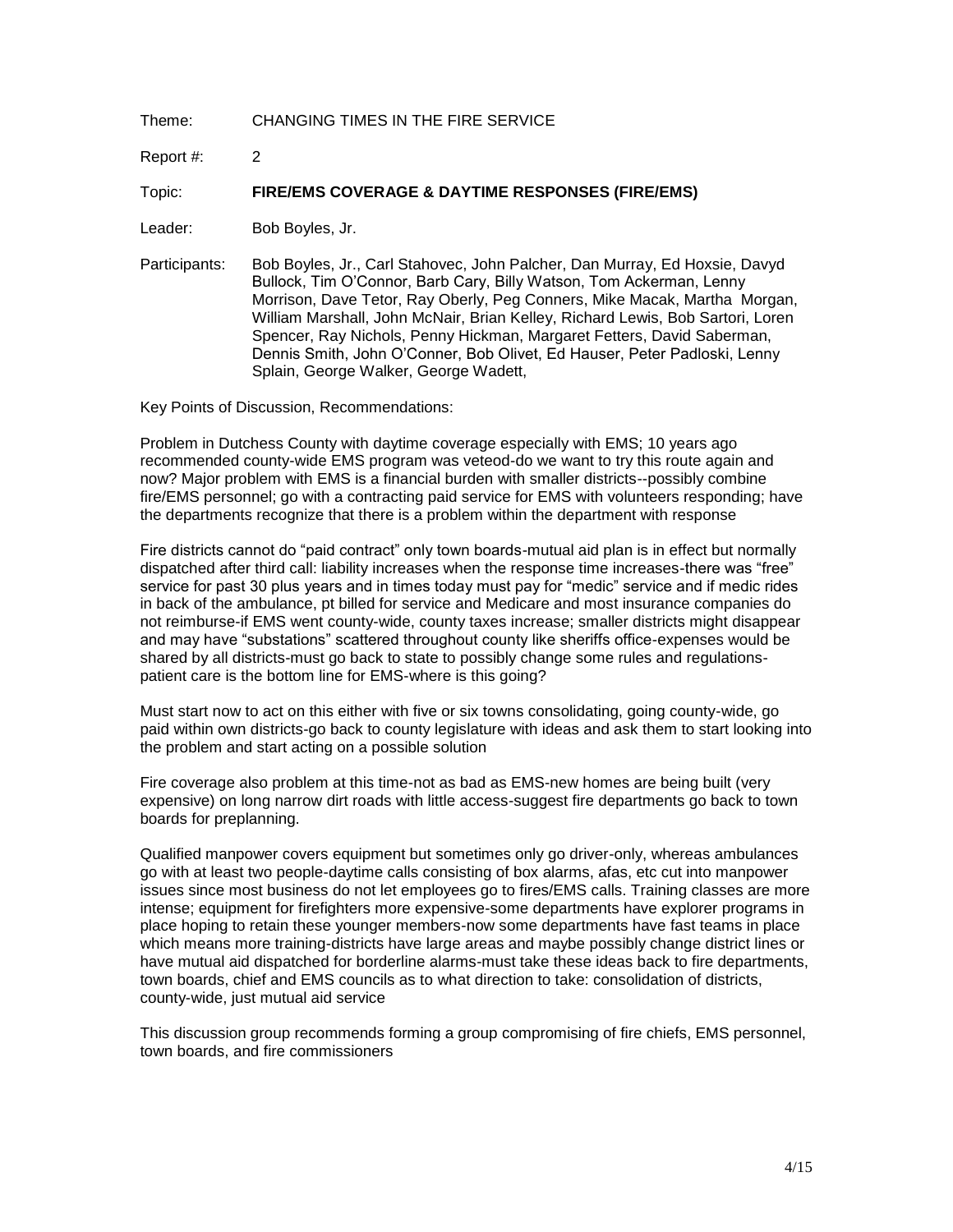Report #: 3

Topic: **RECRUITMENT OF NEW, YOUNG/RETENTION/INCENTIVES**

Leader: Dave Tetor

Participants: Tom Ackerman, Margaret Fettes, M. Morgan, Bob Olivet, John T. O'Connor, Peter Fiorese, Peter Podloski, G. Leonard Splain, George Walker., Dennis. Smith, Mike Macak, George Wade III, Carl Stahovac, Loren Spencer, Bob Sartori, Len Morrison, Richard Yeno, B.D. Kelly, Robert Boyles, Jr., William Watson, D.T. Bullock, Peg Conners, William Marshall, Tim O'Connor, Ray Oberly, Daniel Murray, Ed Hoxsie

One on one probably best way to encourage young people

County Programs for: Service Awards Program 100% Property Tax Reduction Exempt from Jury Duty

Reduce mandates: OSHA Driver Requirements

Need for a Strong Junior Program

One time Awards per Call

Degree Program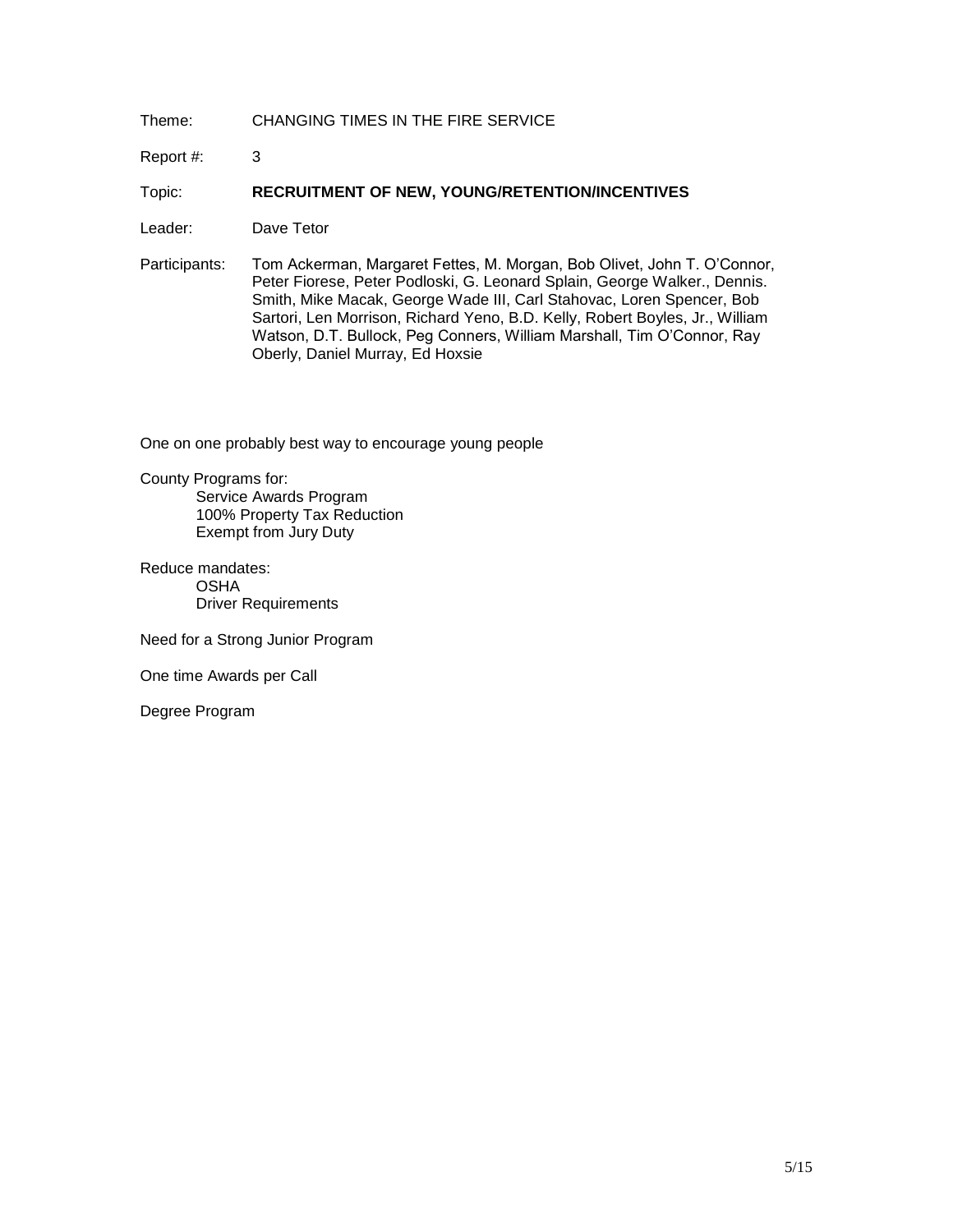Report #: 4

Topic: **TRAINING**

Leader: Rich Yeno

Participants: Rich Yeno, Robert Boyles,Jr., Geog. Walker, Laren Spencer, Bob Sartori, Don Cookingham, Brian Kelly, Tom Ackerman, Billy Waston, Dave, Tetor, John Paraskeva

Key Points of Discussion, Recommendations:

Training where does it end and how is it going?

Problems:

- Mandates by state and OSHA.
- Too much time in classroom, not with hands on.
- With insurance company not giving any time for drivers training in their drivers training classes.
- State changing their firefighter class [like from Firefighter 2000 to Firefighter 1 and 2]
- After taking training firefighter really does know about the feel or heat of a fire.
- EMT too long and travel time is a problem.

Possible solutions:

- Have a Safety program at firehouse and document all training we do at drills, in house fire training. As in the state and OSHA the firelight need to stop get hurt.
- When the state reworks the firefighter class they need to put some more hands on in their class and more fires in their classes
- There needs to be more training with each other at the each firehouse.
- For the driving end of the fire/EMS possible CDL or the state need the insurance company to change their training so they're driving in it.
- For the EMT class possible web cam, Internet instead of traveling.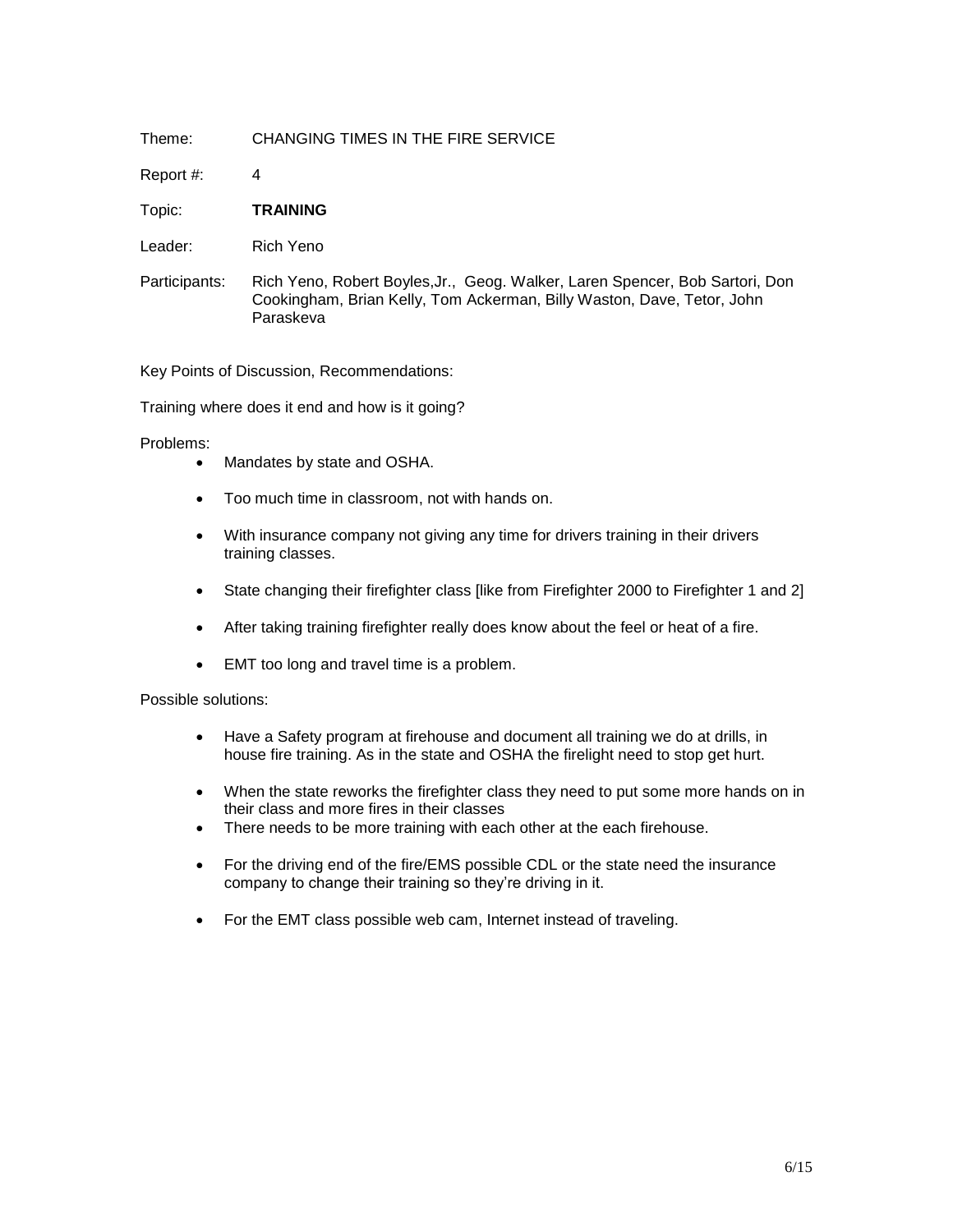Report #: 5

Topic: **SPECIALIZED RESCUE SERVICES**

Leader: **Barry Ward** 

Participants: Greg Becker, John Palcher, Jack Gensch, Donald Cookingham, Ray Nichols Ken Davidson

Key Points of Discussion, Recommendations:

#### **Problem Statement;**

• Individual Departments are unable to address the skills needed for Low volume Highrisk events requiring Technical Rescue Skills, for example;

Swift Water Confined Space Ice Rescue High / Low angle rescue Building Collapse Disaster Management Similar core skills

#### **Recommendation;**

- County should provide coordination leadership and direction
	- Establish skill areas to be addressed
	- Techniques
	- Standards
	- **Practices**
- Individual departments to provide people resources

### **Value;**

- Allows departments to have a resource they can go to and call on for specialized rescue needs.
- Allows those department members that have a desire to develop special rescue skills to do so where in their own department they may never have an opportunity. This can be a recruitment and retention asset.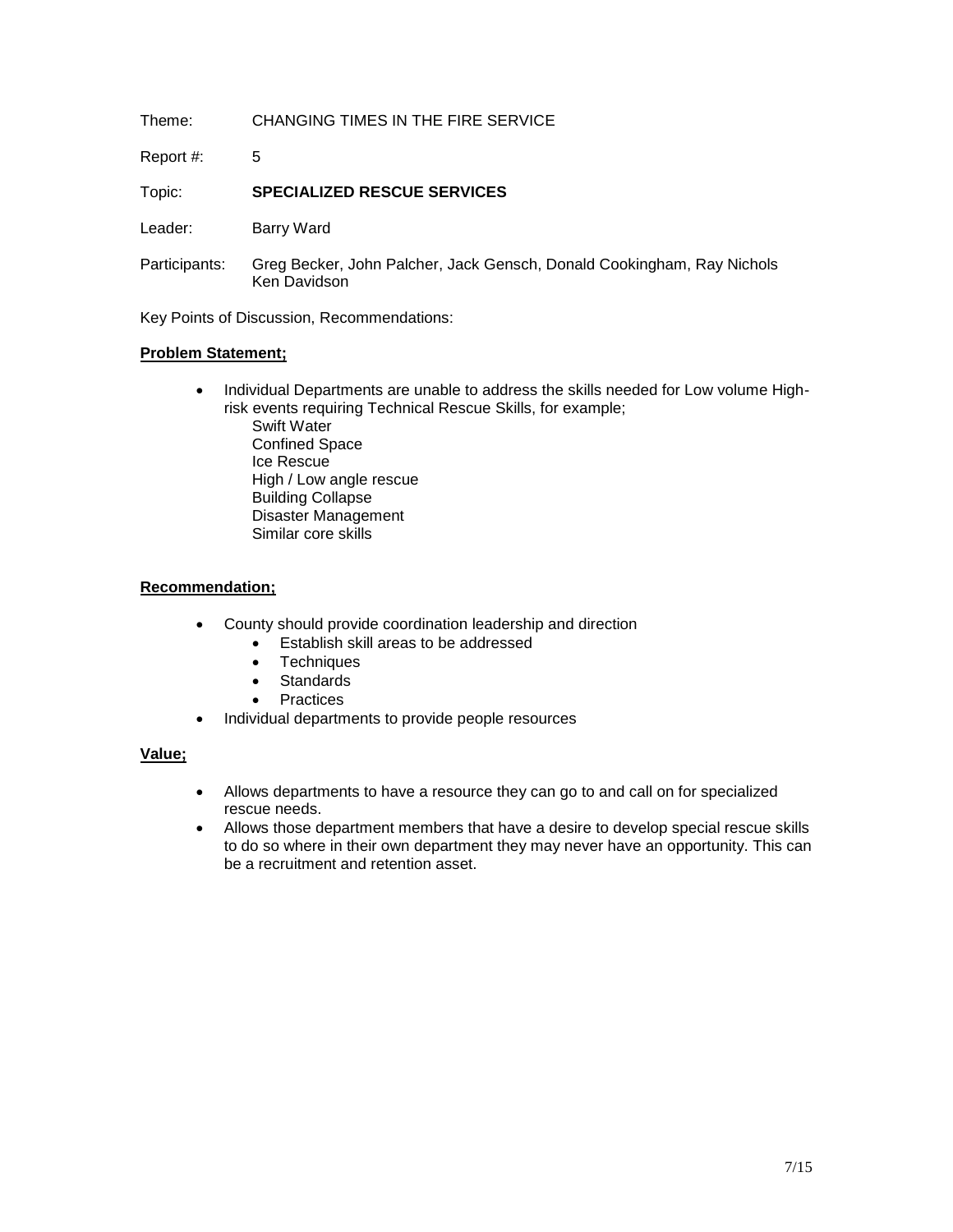Report #: 6

Topic: **OVERCOMING TRADITIONS**

Leader: Greg Becker

Participants: Dennis Smith, Ed Hoxsie, Carl Stahovec, William Marshall, John Palach, John Paraskeva

Key Points of Discussion, Recommendations:

Traditions in the fire service have been established over a 200+ year period. Unfortunately, many of these traditions are taken as dogma rather than instructive lessons of the past. These "traditions", when carried by members who refuse to change or improve in favor of "the way we've always done it", tend to stand in the way of moving forward in level of service provision, safety and operations, and relations with the public.

Traditions discussed:

- 1. Structure the traditional paramilitary structure of departments, especially the volunteer service, no longer serves well in the new era of a higher level of "business" involvement for departments and chief officers. Operations may need to be more segmented, allowing more business-oriented personnel to perform appropriate tasks.
- 2. "Mine vs. yours" Territorial protectionism my fire is MY FIRE. Given the current manning levels, response times and complexity of incidents, departments and entities need to work together across arbitrary geo-political boundaries in order to provide highest and best level of service to the community.
- 3. Tactics and equipment quite simply, tactics and equipment that were viable in years past are no longer appropriate to address and mitigate incidents in today's service. Hazmat, WMD, terrorism, building construction changes, etc. all make it mandatory that the service move forward to develop, promote and accept new and effective tactics and equipment.

#### Solutions:

- 1. Attrition as time takes its toll on our ranks, fewer of the tradition-holdouts are active to have a negative influence.
- 2. Education of new members hopefully being trained by officers/members in current policies and procedures, not having their ears bent by the "sticks in the mud."
- 3. Mandates from funding sources town boards, commissioners, etc. must set direction and provide appropriate oversight to ensure that progress is being made.
- 4. Education of the public to improve their understanding of who we really are and what we really do today, and outreach to involve them to whatever extent possible.
	- a. Education of public officials, same reasons and possibly more important to forming team effort in keeping the fire service "modern" and relevant in today's society.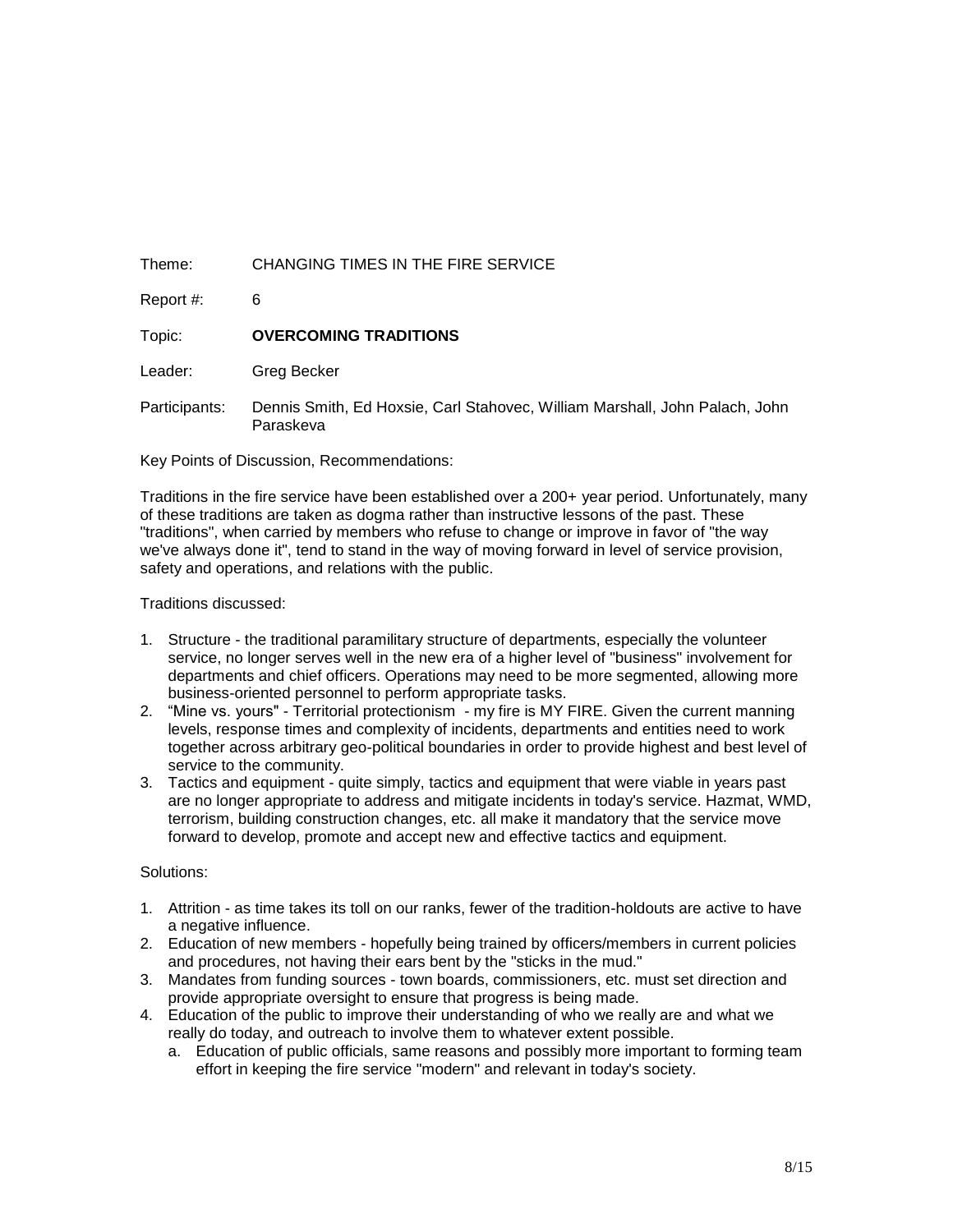| Theme:        | CHANGING TIMES IN THE FIRE SERVICE                                                                                                                                                                       |
|---------------|----------------------------------------------------------------------------------------------------------------------------------------------------------------------------------------------------------|
| Report #      |                                                                                                                                                                                                          |
| Topic:        | <b>SHARED SERVICES &amp; COMBINED DEPARTMENTS</b>                                                                                                                                                        |
| Leader:       | Peg Conners, with Ray Oberly assisting                                                                                                                                                                   |
| Participants: | Barb Cary, Martha Morgan, D.T. Bullock, Ray Oberly, Peg Conners, D. Murray,<br>John Palcher, Leonard J. Splain, Mike Macak, Pete Fiorese, R. Podloski, John T.<br>O'Connor, Carl Stahovec, David Sherman |

Key Points of Discussion, Recommendations:

#### **Shared Services**

It is possible to save money in purchasing specialized equipment and in the cost of operations by sharing services between departments. As an example, one district has cleaning equipment for cleaning gear and provides service of cleaning to adjoining districts for a fee. The cost is less than commercial services and service is provided at a faster turn around time. End costs are reduced to all participating districts.

Combined purchasing of supplies and equipment could be done to get best price for these items by larger quantity purchasing. A matter of standardization of certain items must be achieved for this to work. An example: sizes of hoses and other common equipment.

Shared training by multiple districts would bring larger groups together for training which would allow the possibility to fund and attract expert outside instructors to give class. An example: instead of having a class of 5, have a group of 10, 15 or more.

Multiple district training (with operating equipment) is an opportunity to see where equipment matches or mismatches and to help identify where problems could occur before working at a mutual aid site. Training together allows manpower to become familiar with other departments' equipment, know where it is on the truck etc., and would improve safety in joint operations.

Pre-planning of mutual aid service for certain facilities or geographic areas in a town should be done to allow for these sites to be responded to by other fire departments (from other districts) at first call in order to have site served at the earliest opportunity.

Another shared service to consider is fuel provision. An example is sharing a fueling station with other municipal operations, such the highway department.

#### **Combined Departments**

It was noted that there are provisions in state law that provide a mechanism for combining departments. There must be mutual respect existing between those departments before this can be accomplished.

This issue is more complicated when trying to combine volunteer-only departments with those with paid staff. The duties and responsibilities of the paid staff and their relationship with volunteers need to be defined and spelled out.

A discussion about going to a paid and volunteer combined arrangement is a serious one and needs to be considered very carefully. Once that choice is made, there will be no going back to the prior arrangement.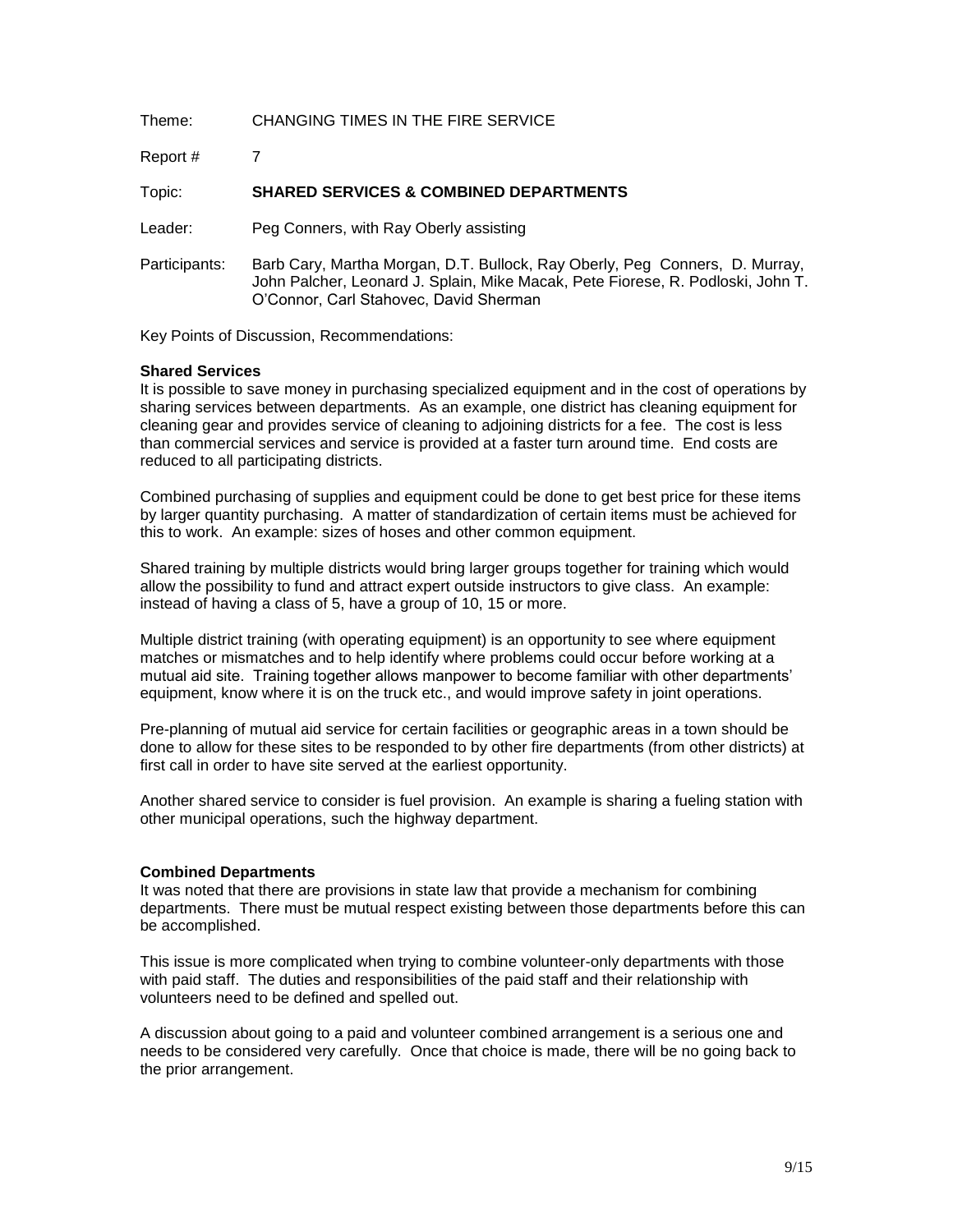Report #: 8

Topic: **FIRE/EMS, COMMUNITY PLANNING, EMERGENCY RESPONSE**

Leader: Ed Hoxsie

Participants: John Palcher, John O'Connor, Peter Podloski, Pete Fiorese, Leonard Splain, Dave Tetor, Mike Macak, Carl Stohovec, Dan Murray, Dave Bullock, Tim O'Connor, Dennis Smith, John McNair, Ray Oberly, Ed Hoxsie, John Paraskeva

Key Points of Discussion, Recommendations:

- Communities are growing and the Fire Departments are having increasing difficulty handling the increased call volumes
- ◆ Planning boards need to work with the local FD
	- o access for emergency vehicles
	- o "driveway laws"
	- o FD review of plans prior to issuing permits
	- o Subdivisions
		- **Water supplies for firefighting**
		- Dry hydrants
		- Rated municipal systems
- Housing developments zoned for increased density if a percentage of homes are "affordable"
	- o helps retain personnel
	- o people can afford to stay
	- $\circ$  others can afford to move in
- Has been done in other areas such as Rockland, Westchester, East Fishkill
- ◆ FD members should be on town, planning, and zoning boards
	- o FD's have a more active roll in planning
		- o Closer relationship to town officials
- Year round access to buildings must be planned for and enforced
- Who is driving the decisions re: Equipment and level of service provided by the FD?
	- o FD
	- o Community through public hearings
	- o Town boards
- Public is mostly absent from discussions
	- o FD is left to make decisions with out much public input
	- o Protection must be provided
- Dutchess County is becoming more of a bedroom community
	- o When they dial 911 they want service, they don't care how.
	- o No time to volunteer
- Dry Hydrant easements
	- o for servicing, maintenance
	- o emergency use
- Fire Advisory Boards
	- o make recommendations on plans for planning board prior to issuing permits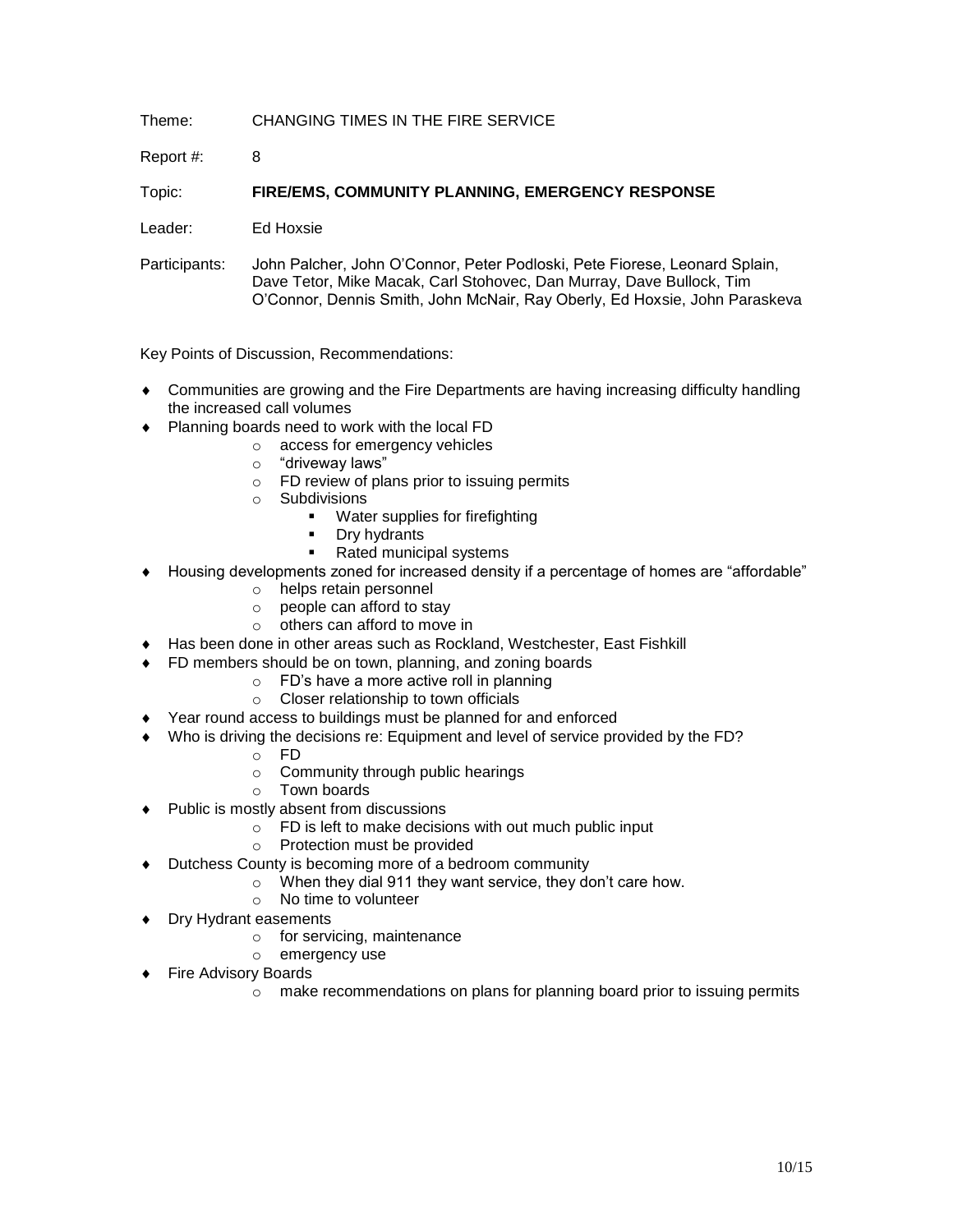| THEME:        | CHANGING TIMES IN THE FIRE SERVICE                                                                                                                                                                                                                                                                  |
|---------------|-----------------------------------------------------------------------------------------------------------------------------------------------------------------------------------------------------------------------------------------------------------------------------------------------------|
| REPORT#:      | 9                                                                                                                                                                                                                                                                                                   |
| TOPIC:        | <b>DEVELOPING LEADERSHIP</b>                                                                                                                                                                                                                                                                        |
| LEADER:       | Greg Becker                                                                                                                                                                                                                                                                                         |
| PARTICIPANTS: | Greg Becker, John Paraskera, Robert Boyles, Jr., Billy Watxon, Tim<br>O'Connor, Peg Conners, Leonard J. Splain, Ray Oberly, Dave Retor,<br>Dennis Smith, Ken Davidson, Mike Marak, John Palcher, John McNair,<br>Ed Hoxsie, D.T. Bullock, John T. O'Connor, Donald Cookingham, Dewitt<br>Sagendorph |

Key Points of Discussion, Recommendations:

Prospective leaders need development, training; they're volunteers so time in training means time away from work, family, etc.

Administration role changes, more paperwork, more meetings If you agree to serve, you should commit to learning

Mandates are a problem

While the Fire Officer District manual has it all, can't legislate compliance among volunteers; can't force this kind of training, have to make it attractive somehow

Should be available to all officers: commissioners, chiefs, captains, and lieutenants.

Times are changing; officers must learn administrative skills, need personnel Management Training to understand sexual harassment or indeed any kind of harassment, legal ramification of not putting policies and procedures in place and not following them, of potential unwanted investigations

Balancing act with business and political components as part of the mix

Too many officers are elected on popularity, not on qualifications

County seminar class used to be held at DCC. Nice program, but required time commitment. Lesson plans for training Included segment on people skills; how to manage and get along with people

Need for Certificate program for accreditation at the state level.

Online training is another option. There is a company in California with which some municipalities are working. Frees time up for hands-on training; allows documentation of training dates for performance evaluations.

Pleasant Valley can help with Sexual Harassment polices. They've got one in place. Some insurance companies also help with Sexual Harassment policy. (e.g., St. Paul's)

Other county programs:

Purchasing Sexual Harassment through the EEO Department/Personnel Public Safety Incident Command complete with role plays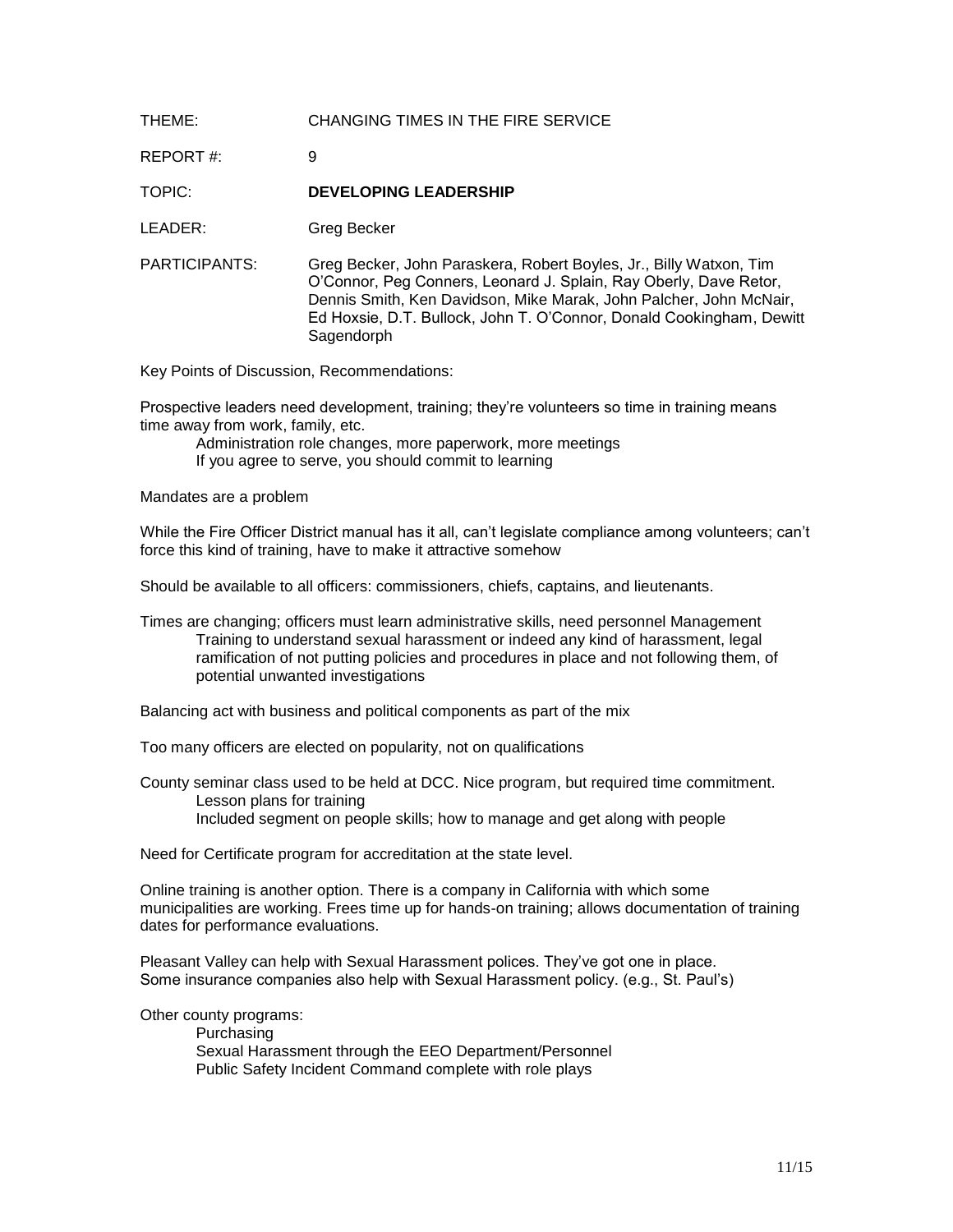A SENSE OF SHARING, LEARNING: OVERHEARD COMMENTS

"The ones who didn't come today have got their heads in the sand."

"Why don't I start pulling some of that stuff together and get it to you?"

"You're putting a band aid on a bigger problem."

"I think we're gonna take a quick coffee break and then come back to keep talking."

"I'd love to get a better appreciation of what the status of that is…"

"Can we form a committee from this group?"

"We gotta sell ourselves to recruit. One on one is probably the best."

"This gathering here today is a real good opportunity…"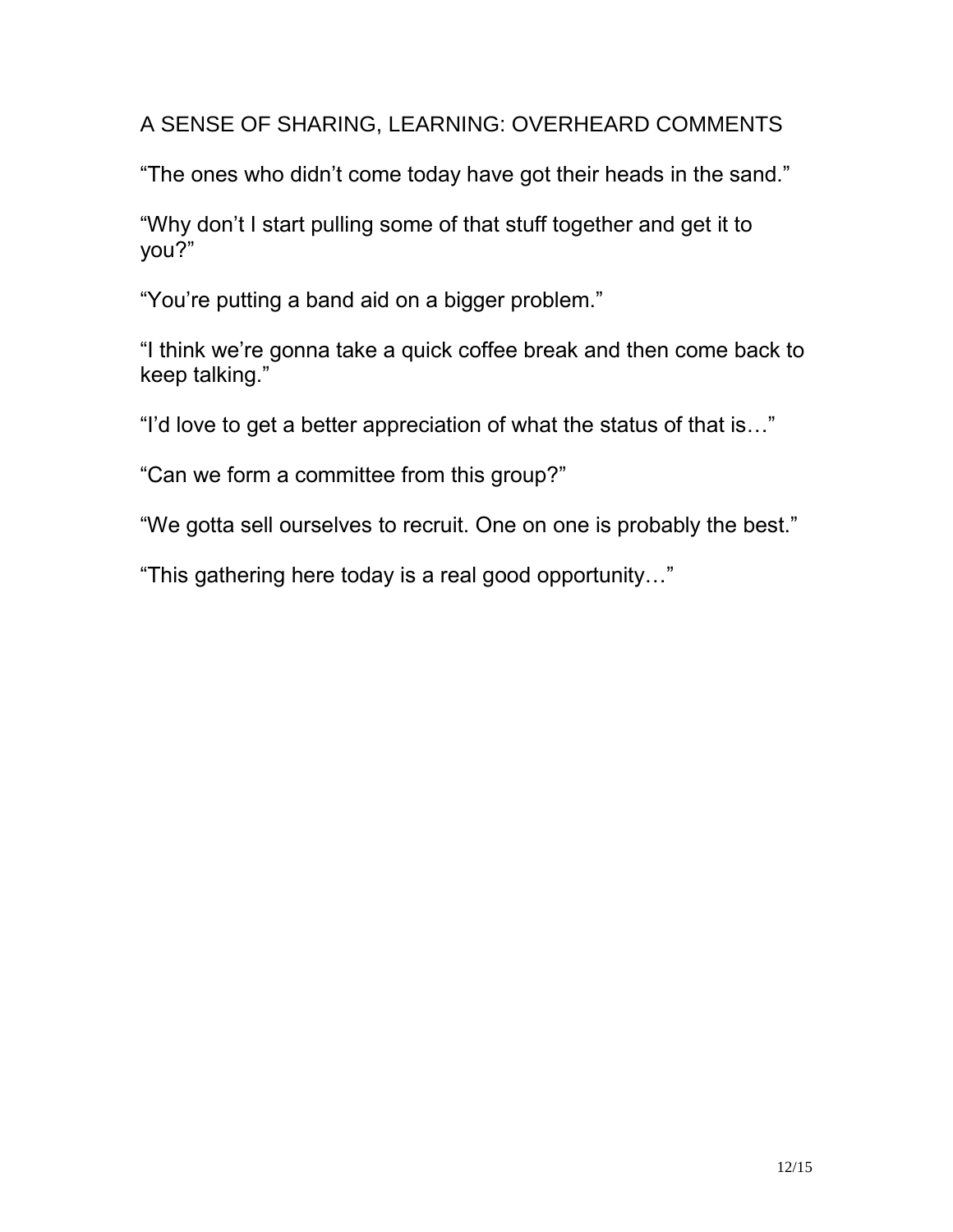REFLECTIONS AT THE END OF THE DAY: *"What one thing have you learned, what observations have you got about being here today, any other final thoughts?"*

"It is apparent that there is a major need for Career Services to supplement the failing volunteer systems."

"Thanks for the opportunity!"

"County involvement needs to be implemented in order to get program started."

"The energy of all participants is very high and movement of several topics needs to be acted upon. Some frustration that things have not happened."

"Pressure needs to be brought forward to County and State to solve regional EMS problems and eventually for the Fire Service."

"Bring town officials and fire service together for one common goal."

"There is a need for continued focus and follow up on County-wide Emergency Services."

"The Town of \_\_\_\_\_\_ should have a Fire Advisory Board."

"We will look into providing our younger non-home owner fire volunteers incentives like a free Recreation Pass and/or Transfer Station sticker."

"I got some insights into the possible course of the Fire Service."

"We need community involvement between Fire Service and Town Government."

"Training is important, but time-consuming."

"Today was useful to open/refresh lines of communication, both to/from County and among departments."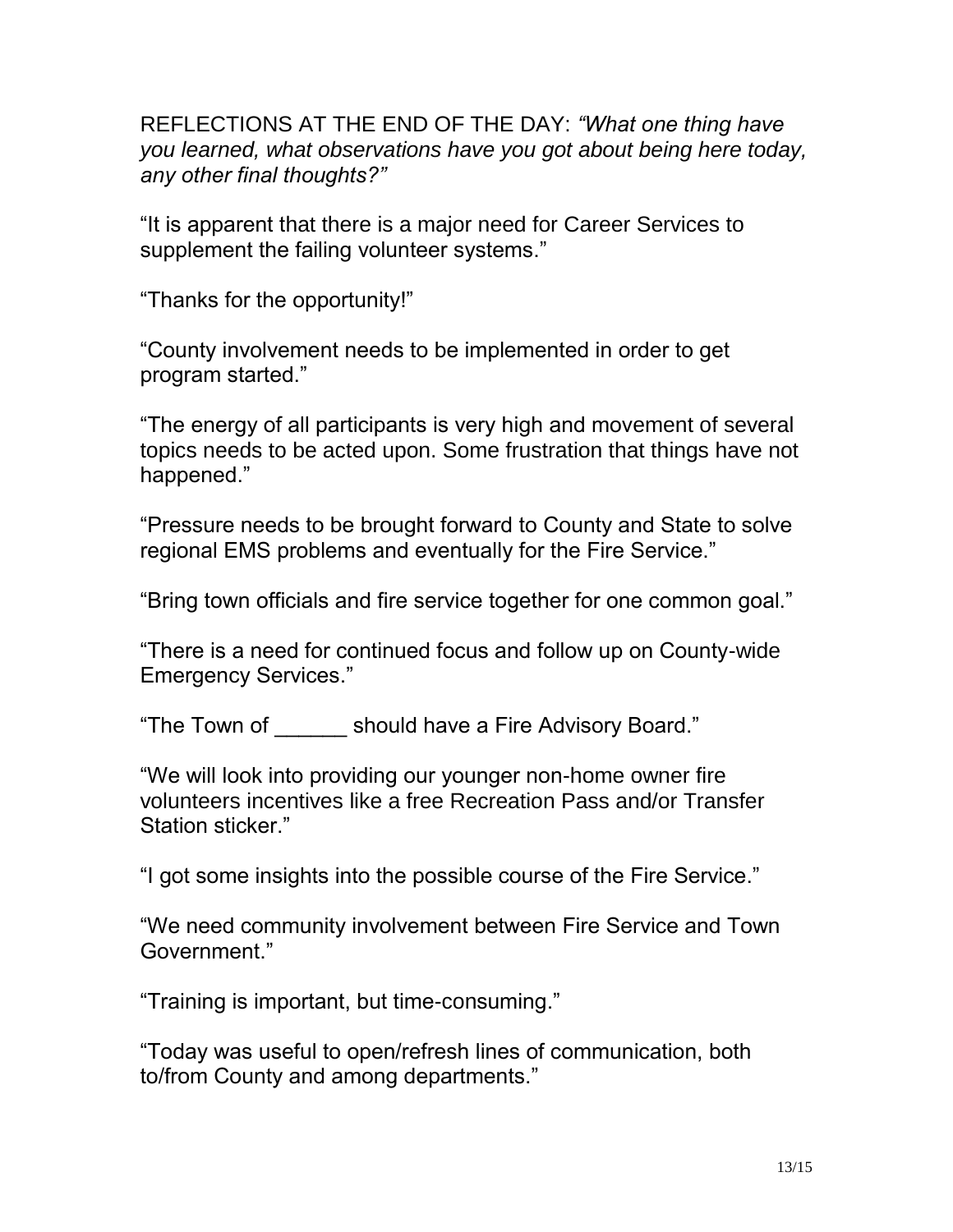"We need city-wide EMS service."

"Some level of agency needs to address manpower/coverage for Fire Service. Plan for near future ASAP."

"The chance to discuss the problems with others' viewpoints was helpful."

"There should be a County EMS and Fire System in place; all departments are having the same problems."

"We must have easement to use and maintain dry hydrants on private property."

"Daytime EMS/Fire Response is a problem that everyone has. Concern by all to find a solution."

"The County/State Volunteer Emergency Services are in trouble."

"We must keep in mind that as the times change one thing will not: we are here to protect the community."